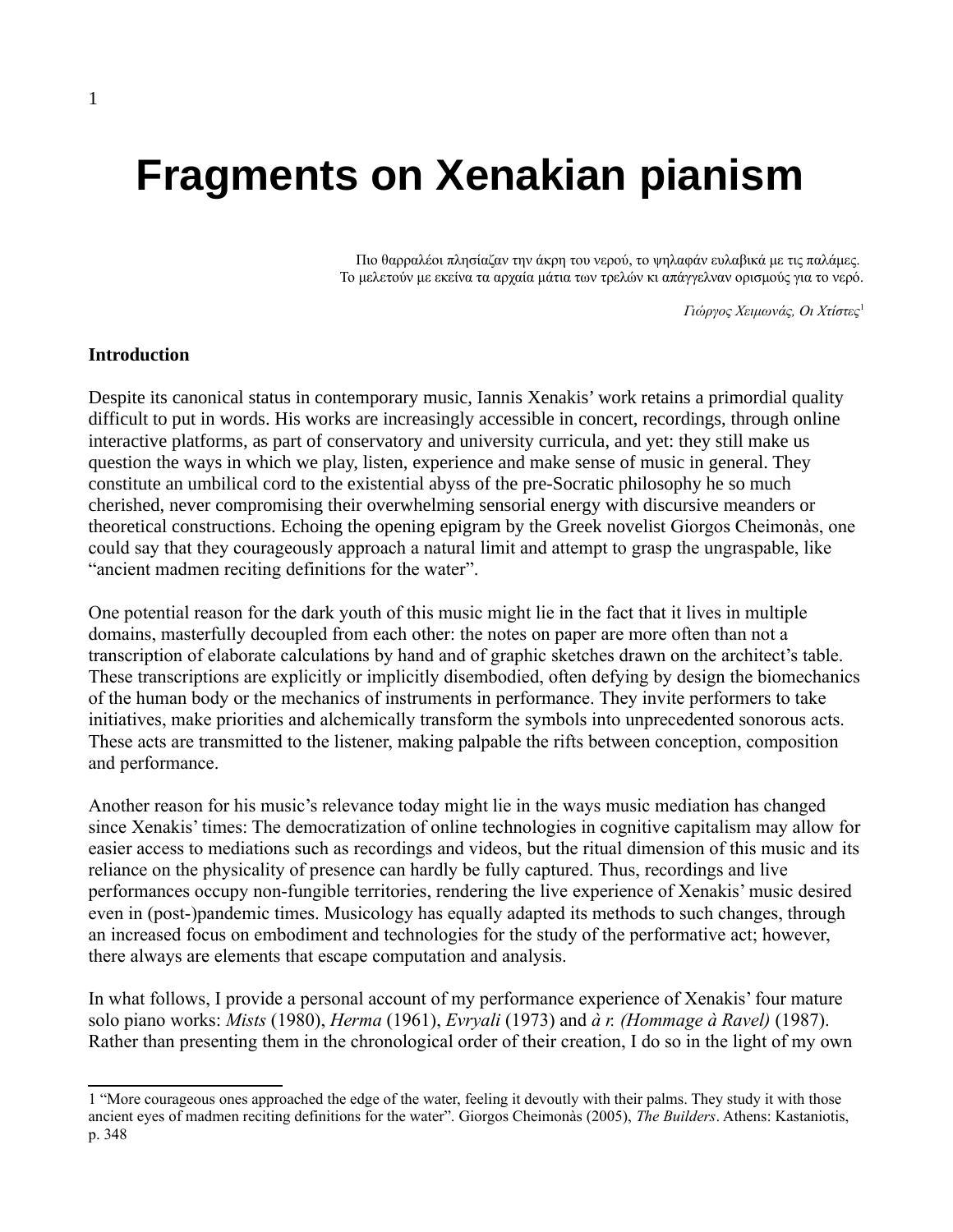learning experience over a period of 17 years. In this way, I hope to give some insight into Xenakis' evolutionary arch, as well as into my own growing as a pianist through his work.

## *Mists*

My entry point to Xenakis' work was through *Mists* (1980), his third and most mature solo piano work. At the time I started working on it, on the occasion of a presentation at the *Darmstädter Ferienkurse* (2006), *Mists* seemed more manageable than both *Herma* (1961), his early masterpiece, whose mathematical abstraction results in an unusually fragmented notational surface, and *Evryali* (1973), that still carried an aura of notorious impossibility and off-putting macho quality. In contrast to these rather monolithic works, *Mists* exhibits a dynamic articulation mixing several types of textural materials: polyphonies of hyper-scales stretching the whole keyboard (called *sieves*), clouds of notes and tree-like structures combined in a dramatic form.

My first impression of the piece, particularly its middle part, the so-called *stochastic* section, was not an easy one: a cloud of stemless, insect-like swarm of note-heads loosely placed on a temporal grid, extending over many pages in formations that have nothing to do with either music or language as I knew them and that are shaped by probabilistic laws applied to gas molecules. The shock was lifechanging. I suddenly realized that no reduction other than lived experience could give shape to what initially seemed like an amorphous mass and that I had to sculpt this mass (or mess) with my own hands, before being able to assign to it any sort of meaning.

Equally challenging were the mosaics of non-coinciding polyrhythms in the opening and closing sections of the piece. I spent months trying to conventionally calculate and learn the rhythms in my mind, before the *eureka* moment: that bodily rhythms - including breathing and gestural shaping, grouping events under my hands and a flexibility in thinking around those very precisely notated rhythms - were key in managing to play them.

Eventually, the experience of *Mists* was instrumental in shifting my whole approach to learning towards a less noöcentric, more material process, as indicated in the following practicing diary entry:

"Never start learning smaller chunks serially and never do it away from the instrument. I always try to scan the whole several times, usually mapping it with very detailed fingerings and positions at first and increasing speed of access later, as well as folding it into tighter units. The outcome constitutes a 'ground' of gesture. I may insist on the materiality of that movement, but it always also involves analytical insight, even of a more intuitive type. According to how things evolve, the navigation focuses on different hierarchical levels, freely sculpting detail or becoming aware of larger units. The question of continuity becomes crucial through the question of interrupting it: Where does one stop when learning? When I get tired of detail or feel physically and mentally fixated, I move either forward or onto another hierarchical level, in-between hierarchical levels and structures. When I feel unfocused, or in danger of a generic approach, I smoothen out my navigation by repeating… and so on: a sort of higher rhythm of learning is established to organically interweave things together. Usually it is not too long until I get a certain physical feeling of the whole and start fixing things for the performance and making proper interpretative choices and putting priorities, albeit a certain degree of elasticity as remnant of this process survives in future performances".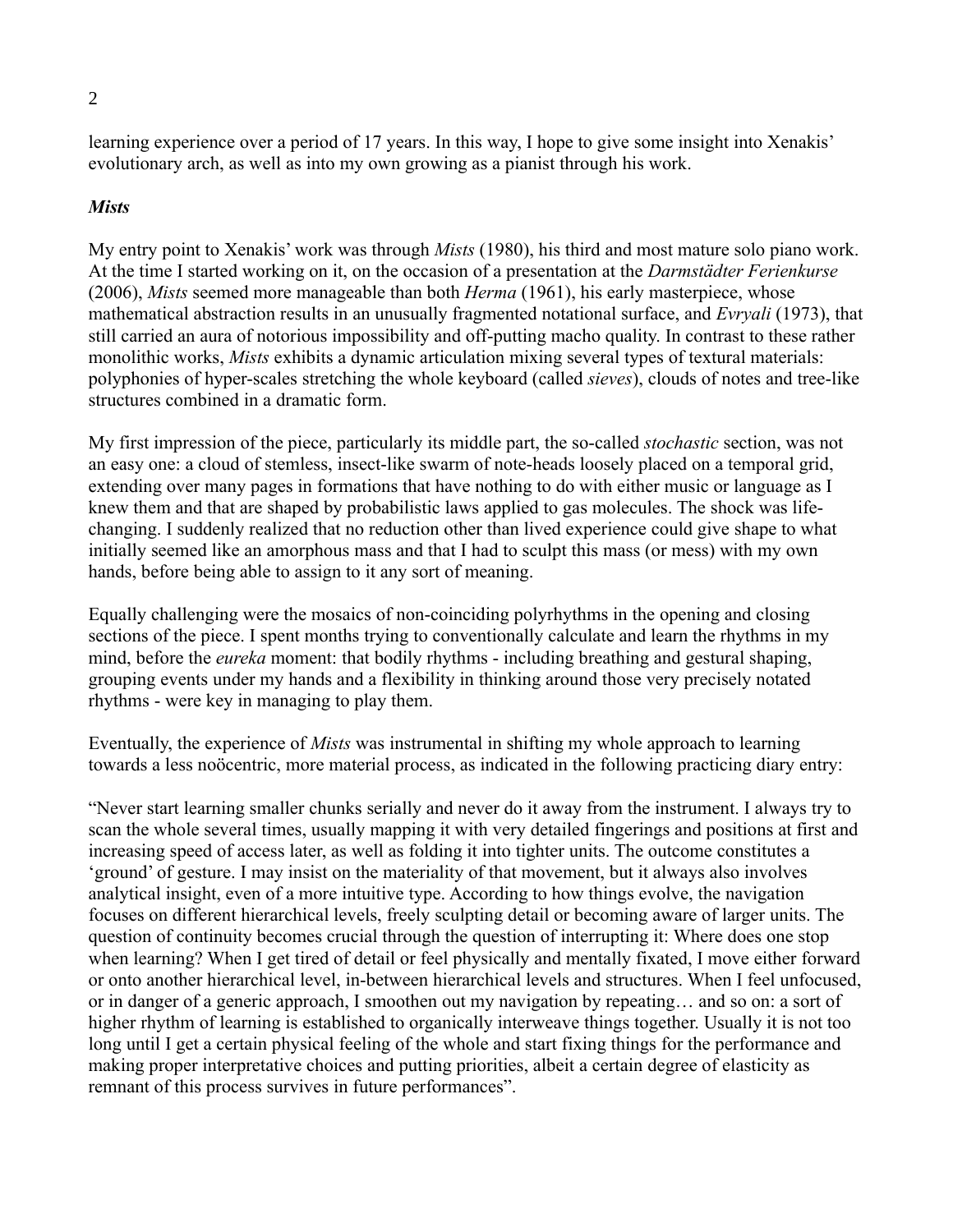#### *Herma*

*Herma* (1961) (from Greek ἕρμα, meaning support, bond, foundation, indicating heaviness) is Xenakis' first solo piano piece, which I had the chance to learn and play in 2011, after an invitation at Goldsmiths University, London. Similarly to one of the first pianists who attempted it, Claude Helffer, I was drawn to the global sound of the piece, which evokes Brahms, covering all registers at all times, as well as the palpable rhythmic friction of quintuplets against sextuplets, a form of 'pigment accumulation', as Yuji Takahashi, the dedicatee of the piece, has put it. Through its pointillistic qualities, stringently opposing the linearity of the other pieces, the piano is to be imagined as a set of colorful percussion. The formal idea behind the piece is too abstract, and yet: the dance of two parallel algebraic processes, as exposed in Xenakis' theoretical treatise, *Formalized Music*, achieves an immense effect of 'algorithm embodiment'.

#### *Evryali*

*Evryali* is the second solo piano work by Iannis Xenakis, created in 1973 for the French pianist Marie-Françoise Bucquet, to whom it is dedicated. Xenakis wrote: "Evryali: another name for Medusa. Means wide sea. [...] This piece contains the birth of 'arborescences' which will be used more fully thereafter. The tree is a tangle of lines in pitch-time space. This entanglement like a bush, a tree, undergoes rotations, dilations, deformations, etc.". The etymology 'wide' (or 'open') sea and its mythological origins (Evryali was one of the fearsome three Gorgons, next to the rather more infamous Medusa and Stheno) evoke both this main technical characteristic, the *arborescence*, and its notorious performance practice history, which accentuates the near impossibility of realization due to sensorimotor aspects.

The greatest challenge in learning it, though, was to be able to listen to the complex chords that change almost imperceptibly, like the sea. The toccata-like and 'impossible' aspects are pretty uninteresting and non-existent as soon as one can listen and voice the whole thing, almost arpeggiating every single dense texture. I would even dare say that Xenakis' early criticism of serial polyphony had a side-effect in the performance practice of his music: it enabled a neglect of refinement and a generic reproduction of masses, surfaces and the like, whereas his music is all about the utmost polyphonic subtlety. Interestingly enough, at the time I was learning it during the early phase of the pandemic, I was obsessively listening to the vocal group *Graindelavoix* and their latest Gesualdo recordings.

Recent analyses have characterized *Evryali* as a notable example of 'anti-virtuosity', in the sense that it renders the traditional notion of virtuosity as perfect realization redundant. *Evryali* invites instead a multiplicity of creative approaches to its notated impossibilities, each of them prioritizing and shedding light on different aspects of the work that remain always incompatible. My performance set the priority of realizing all notated pitches and textures. This decision functions as a constraint, since it does not allow for maintaining the same tempo throughout the performance, and is incompatible with alternative approaches of note omissions in order to keep a steady tempo. Playing all the notes is achieved through techniques of multidirectional broken chords and rapid arm displacements, which are inspired from the stride technique of ragtime piano. The physical effort to grasp the ungraspable, so essential to the Xenakian spirit of transcendence, is thus projected through conscious variations of tempo according to the texture, not necessarily through a frenetic tempo that occasionally allows for thinner textures than the ones written. In the same vein, the plastic projection of Xenakis' arborescent